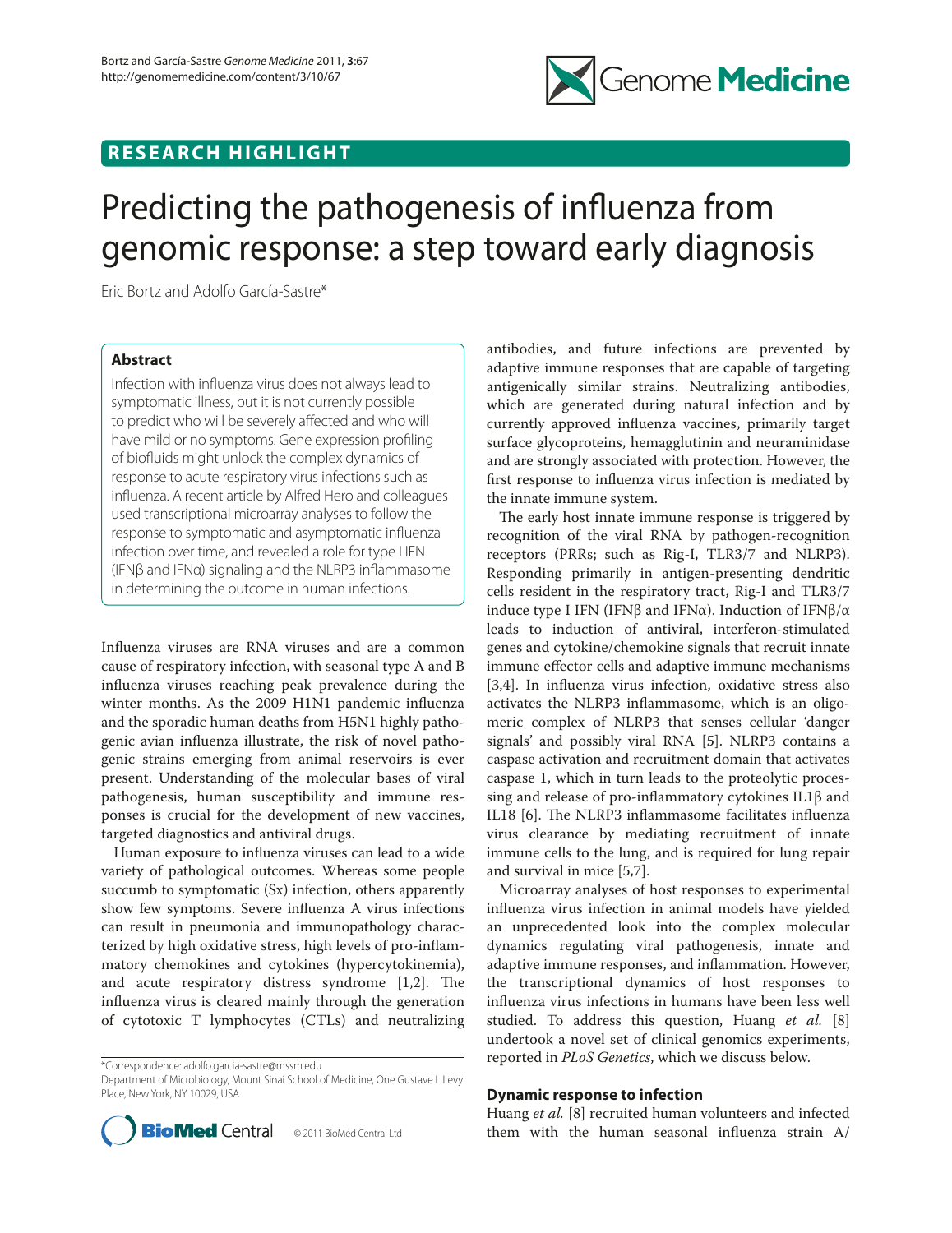

Wyoming/67/2005 (H3N2). The authors mapped the peripheral blood cell transcriptional responses using microarrays before and during the course of infection (0 to 108 h post-infection). Importantly, all volunteers were immunologically naïve for H3N2-specific antibodies and had not been vaccinated for at least 3 years.

Significant differences in transcriptional profiles between Sx and subclinical/asymptomatic (Asx) infection were found. Applying rigorous statistical methods, including unsupervised Bayesian analysis and clinically informed pathway enrichment, Huang *et al*. mapped the temporal dynamics of clusters of genes and corresponding cellular pathways. In Sx subjects, influenza virus significantly induced antiviral, inflammatory and immune response gene clusters over the course of an infection [8]. They also detected distinct profiles in Asx patients.

## **The inflammasome is a key to host response**

There is substantial evidence that influenza virus infection causes the induction of specific innate immune, inflammatory and oxidative stress pathways in lung tissue and peripheral blood cells in humans and animal models

[1,9,10]. Induction of the NLRP3 inflammasome pathways in particular correlate with the onset of symptoms, and are highly upregulated in lung tissue in lethal 1918 influenza virus infection in macaques [1]. Similarly, Huang *et al.* found that symptomatic influenza virus infection induces a gene signature in peripheral blood cells that is enriched in pathogen recognition receptor, type I IFN, inflammasome and pro-inflammatory cytokine response genes [8]. While induction of these pathways was not unexpected, the novelty of this study lies in comparison with Asx subjects.

In contrast to Sx infection, suppression of the inflammasome by limiting oxidative stress may dictate a successful early response to infection, leading to Asx exposure. Huang *et al.* present substantial evidence that the Asx group showed 'subclinical' influenza virus infection (50% shed virus, 25% showed seroconversion, and all showed similar expression changes in 3,000 genes) [8]. This suggests that the Asx phenotype was evidence of host limitation of influenza virus infection rather than a failed inoculation. Asx subjects showed differential upregulation of antioxidant genes (*SOD1* and *STK25*) and